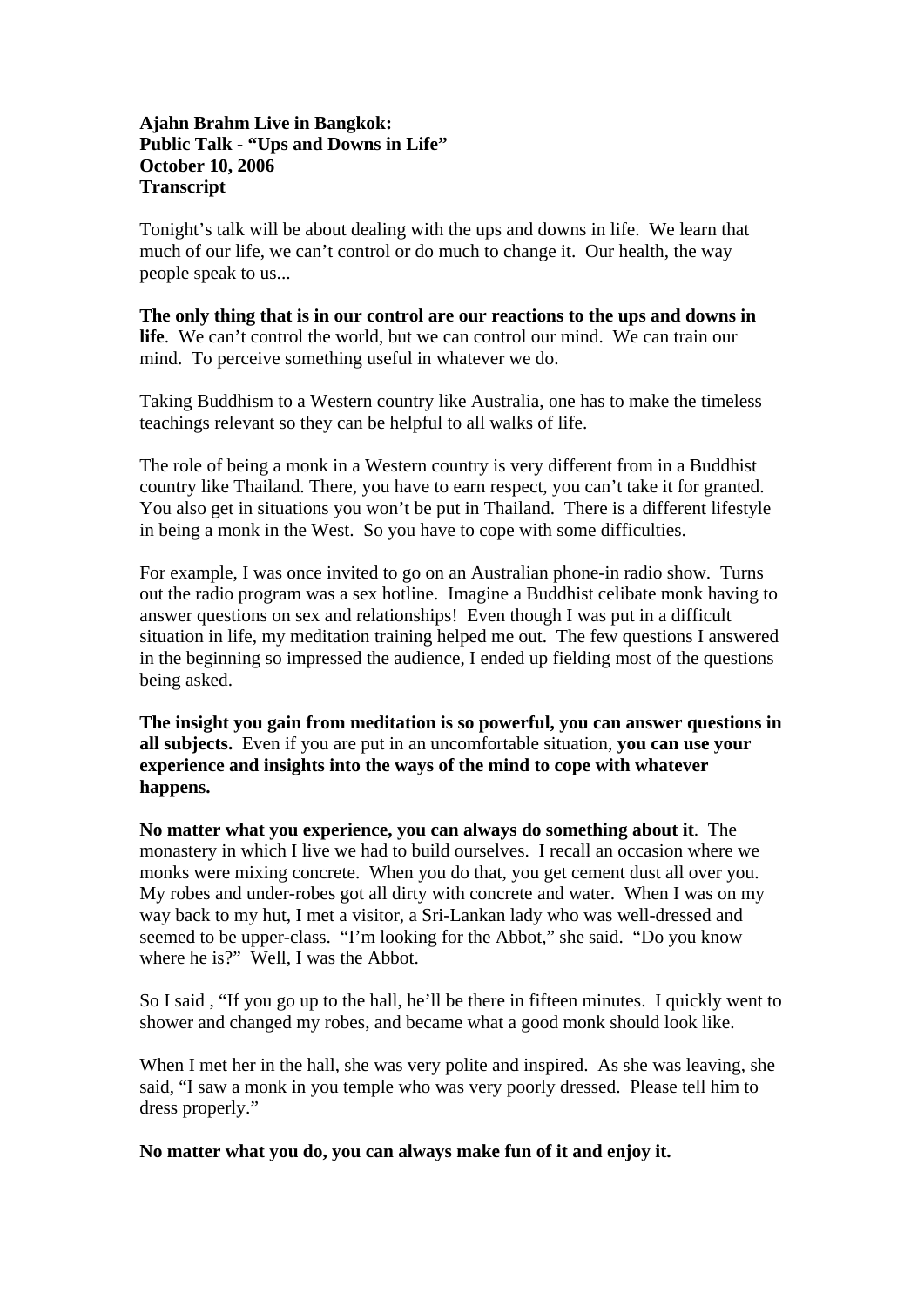A lot of my life as monk is spent in the ditches shoveling sand or mixing concrete. But here's an experience on the other end of spectrum. Last March, the Commonwealth Games were held in Melbourne. For the occasion, Queen Elizabeth visited. I was invited – not to participate in the Games – but to a couple of ceremonies with Queen Elizabeth. I was asked to represent the Buddhist community of Australia, which makes up 2 percent of the Australian population, at a state dinner held at Parliament House. The invitation card included a "dress code" – black tie, military uniform, or long dress. I figured my robes qualified for "long dress."

So I went, and saw Queen Elizabeth, as well as Prince Andrew. I noticed he's getting bald, so I said to him, "If you lose any more hair, you can become a monk! (*Laughs*) Prince Andrew laughed. Because no matter who they are, people always appreciate humor.

Dinner brought another problem. Buddhist monk can't eat after noon, so that means no dinner. But this was a three-course dinner. The first course was soup. Now, monks are allowed to eat a few things in the afternoon, like cheese. So for my first course, I was served Camembert. It was very delicious. The second course was fish. My second course? Cheddar. The third course was dessert, pie with nuts and other Australian goodies. For me: Dark chocolate. (note: monks are allowed to eat chocolate that does not contain milk after noon).

# **So you can adapt in all situations, which is how you deal with the ups and downs in life. As a monk you have all sorts of different experiences. But you can deal with it so you can make use of whatever happens in your life.**

When you're walking home from the office, sometimes unfortunately you trip in dog poo. **Whenever you tread in dog poo, never scrape it off your shoes. Always take it home with you.** Because once you get home, you may have an apple tree in your garden, and you can dig that dog poo into that tree. One year later, the apples from your tree will be sweeter. When you taste the sweet apples -- that's dog poo transformed. So, even when you face difficult experiences in life, which you must from time to time, like treading in dog poo, you can always dig it in. If you know how to use the dog poo of life, it always grows sweeter apples in your life.

**If you have a down in life, a difficult period, never think it is something you have to get rid of straight away.** Never allow the mind to get into depression. Surely you can't change the situation you're in. But you can change your attitude towards it. You can't control the world, but you can control your attitude - how you regard the dog poo and what you do with it.

Sometimes you have good times in life. **The biggest problem in human beings is that they are very concerned with the downs, the difficulties. But they neglect paying attention to the up side of life.** What I mean by this is well-illustrated in a story from Ajahn Chah.

I was very privileged to spend nine years with Ajahn Chah. He became very famous because his teachings were down-to-earth – you can understand it if you're a westerner, if you're a farmer in the provinces, if you're a politician or from the elite class in Bangkok. Whatever he taught, there was always something you could laugh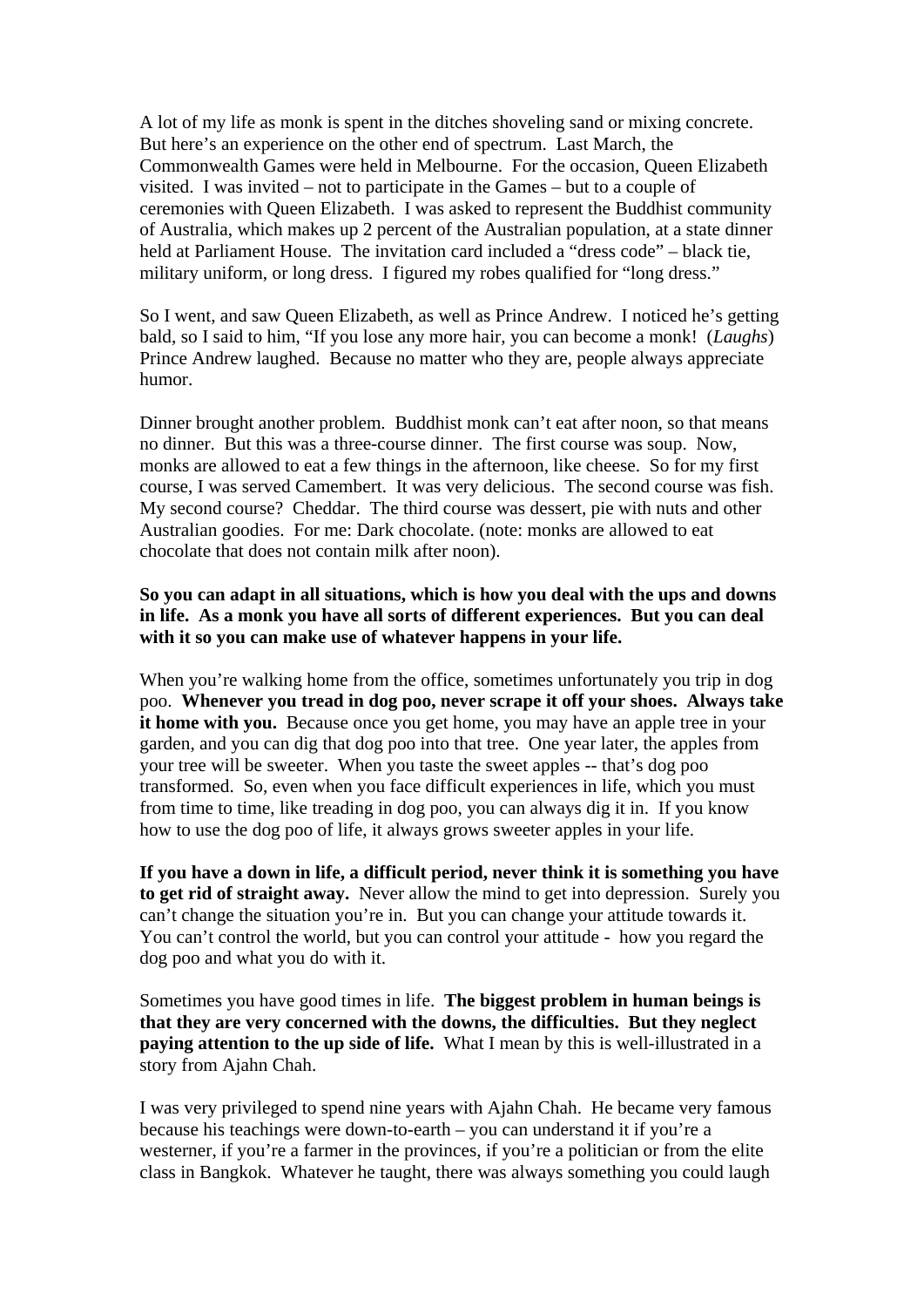at, understand, and take home with you. What's the point of coming to a talk if it doesn't change your life? It must be useful. A Chah's stories would always be useful.

One story was about two chicken farmers. The first chicken farmer went to the shed early in the morning. That chicken farmer only collected chicken dung and left the eggs to rot. That was a dumb chicken farmer. Chicken farmer number two would leave the chicken dung to rot and collect the eggs, use some to make a nice omelet for his family and sell the rest for cash. That was a very smart chicken farmer.

The meaning of that simile is: when you look into your past, from today, or last week, or the rest of your life. What do you collect? Do you collect all the negative experiences and remember those and worry about those? Then you only collect the chicken dung of your life. Or when you look at the past, do you collect the eggs? Remember the beautiful past, the successful past, the happy times? Most of us are the first type. **When we look back, we look at what went wrong. We remember only what went wrong.** 

We collect the chicken dung of the past because we think we can learn from them. **We think we can learn from the mistakes of the past. Maybe that's what we're taught. But what happens when people focus on mistakes of the past, very often they get depressed and dispirited and just give up.** Because you're focusing on the negativity and mistakes, it's not inspiring or energizing. It doesn't help you go forward in life with zest and vigor.

You can learn from mistakes in a way that makes you grow. Another way to grow is to learn from successes. **You can learn more from successes than you can ever learn from mistakes**. **For example, when you look back at your company, rather than look at the mistakes, look at what works. We take success for granted and focus on the mistakes and try to fix them up.**

**Sometimes when you focus on the faults, people spiral down into depression**. The hole gets so deep you can't get out of it. Some even commit suicide.

We have an epidemic in the Western world. People are getting depressed. There's an industry now, with medical companies producing medicines, chemicals to cure depression. And those of you old enough to have lived on this planet for a while can recognize that this is a modern epidemic. Sure, before, some people also got depressed, but not on the same scale as we have in modern life. It's not so much the stress or how much we have to work. But it's the negativity we've developed in the modern world. We're taught to be managers, of our life, education, relationships. What a manager does is look at mistakes and fix them.

Another way to live our life, that older people may remember, is to **forgive the mistakes. Ok, sometimes you fix them, but you also forgive them.** We also have gratitude, looking not just at what went wrong, but what went right. The successes, the happiness, the beauty.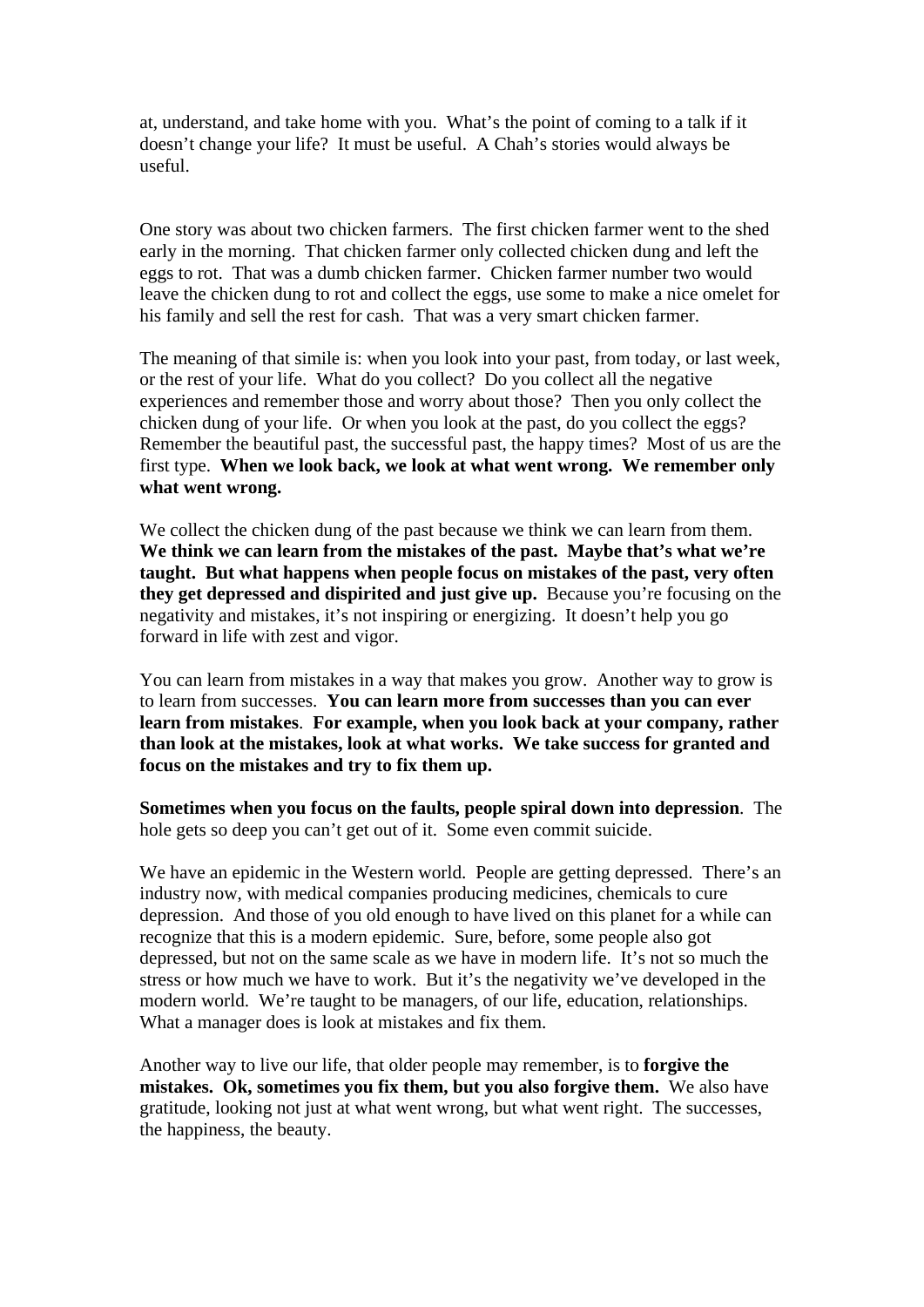# **But even when you fall into a hole, there's always other ways of looking at it. This attitude change is the essence of Buddhism. You can develop it through listening to teachings, through meditation, through insight.**

As monk, a taxi driver, an office worker – you always have people criticizing you. Sometimes, scolding you. Very often when you get scolded, it's very unfair. What should you do, when life pours a whole lot of dirt on top of you? There's lovely story of the donkey in the well.

Once upon a time, a donkey was just moseying around, minding his own business, not bothering anyone. He wasn't careful and fell down a well. He hadn't broken his legs or injured himself, but by the time he stood up, he realized he was at the bottom of a disused well. Donkeys can't climb. He was in a bit of trouble. How could he get out of the hole in the ground in which he'd fallen? He decided to cry for help.

He made donkey sounds to try to get someone's attention. "Ueah, ueah, ueah!" But there was no one there in the forest. Two hours later, someone finally heard him, an old farmer who went into the forest to gather twigs. When he searched for the source of the sound, he saw this stupid old donkey. The farmer had never liked that donkey. It was always chewing his vegetable crops and being a nuisance. He'd also been thinking of filling in the well because it was dangerous. So he thought, "Now, I can fill in the well and get rid of that donkey at the same time." He was a very mean famer. He started to shovel earth into the well. All the dirt fell on the donkey.

The donkey didn't know why the farmer was shoveling dirt into the well until he realized – the farmer was trying to bury him alive! So he cried "Ueah, ueah, ueah!" even louder. He was screaming for his life. He screamed and screamed until suddenly he went quiet. The farmer thought, "I must have buried that donkey already. I can take my time now, and don't have to worry about those annoying donkey sounds.

But what he didn't know was what was going on at the bottom of the well. That donkey must have read my book, because he got an insight into what to do. When the farmer shoveled dirt on him, instead of complaining he just shrugged it off his shoulders, and stamped it into the ground. Then, he noticed he was rising millimeters higher. Shovelful after shovelful he was getting higher and higher. The farmer never noticed a pair of donkey ears appear, then a whole head, and when the donkey was high enough, he just jumped out of the well and bit the farmer on the backside. The moral of that story is - you should always watch your ass! As for biting the farmer – that's the law of kamma, of course.

**When other people in the office or life shovel dirt all over you, when they abuse you in a way which is undeserved, you don't need to go "Ueah, ueah, ueah!" and try to scold them back. There's no need to get upset and angry. What you need to do is to shrug it off and stamp it in.** You're a little bit higher than you were before. Say, "Thank you so much for criticizing me." Then shrug it off, and stamp it in.

Here's another story about dealing with abuse from others. 32 years ago, when I went to Ubon (in Northeastern Thailand) it was near the end of the Vietnam war. There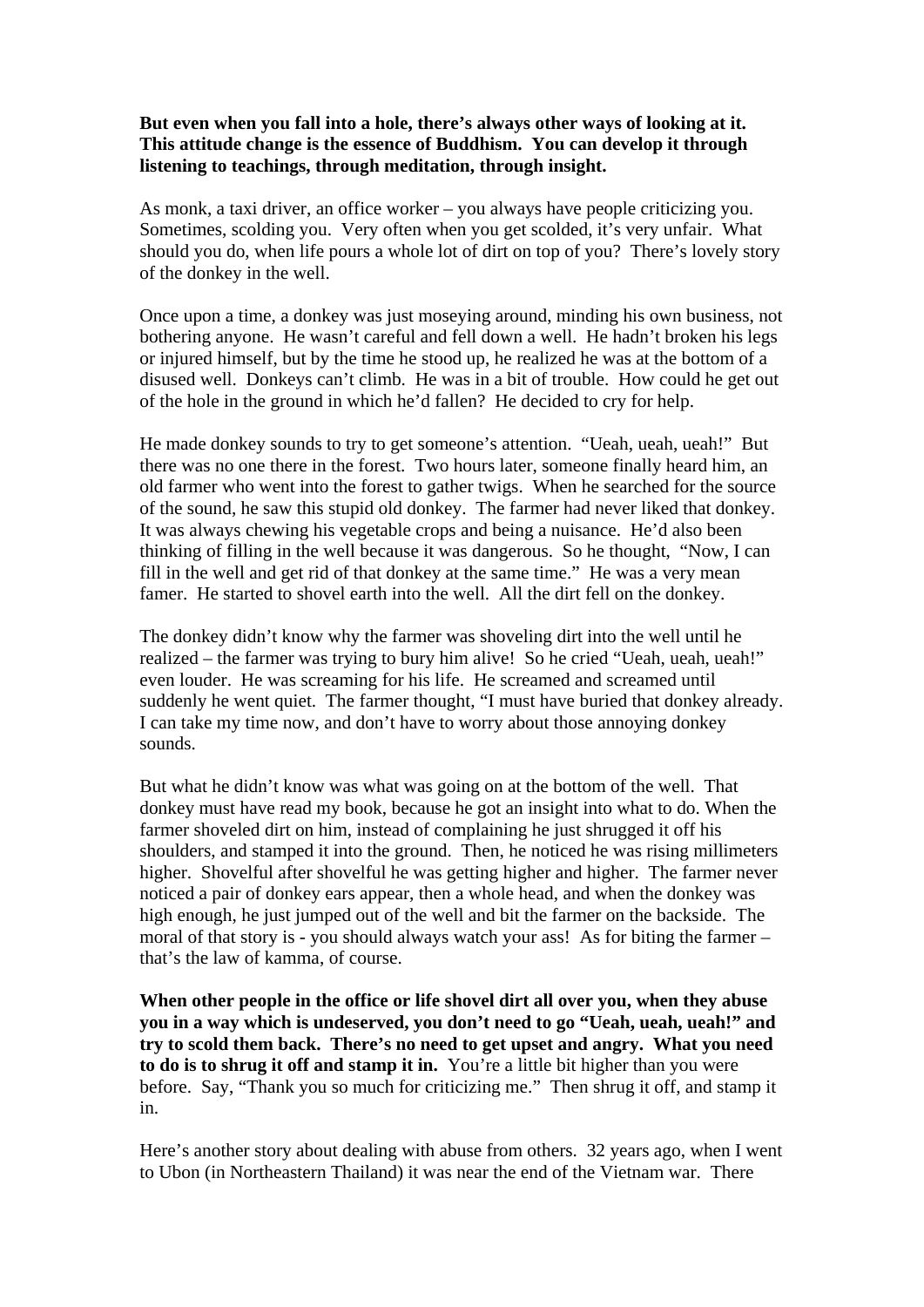was an Army base in Ubon. Ajahn Chah told a story about an American soldier who was working at the air force base. He wanted to go into town and took a rickshaw cycle, driven by a poor man. On the way, halfway between the base and the town center, they passed a shop selling liquor. Many of the driver's friends were drinking whiskey and getting drunk. Because they were drinking, they had that drunken bravado and pointed to the American soldier, and said to the driver in Lao (the local dialect), "Where are you taking that filthy dog to?" The driver of the rickshaw looked back and saw the GI was just smiling. Obviously, he didn't understand Lao. So the driver said, "I'm taking this dirty mongrel to the river for a wash." When they got to town, the soldier got off the rickshaw and started to walk away without paying. The driver said, "Sir, pay my fare in dollars." Then the soldier replied, in fluent Lao, "Dogs don't have money."

**It doesn't matter what people say to you or do to you. Why do people throw scorn on you anyway? They do it to try to make you upset. They're trying to control your emotions. Why do you allow people to control you so much?**  Why do people allow their happiness to get destroyed in this way? **If you're wise, you say your peace and ease is under you power. You don't have to let people control you or your happiness. They can say what they like, do what they like. You can choose to just let it go and make peace with it.** 

A Chah said, if someone calls you a dog, you should look at your bottom to see if you have a tail. If you don't find a tail, you can't be a dog. End of problem.

Sometimes there are problems, especially between relationships between the Muslim world and the Western world, because of terrorism and other issues. We try our very best to create harmony between different religions, and do pretty well in Australia, but but there are always problems. Someone once put me on the spot because of lots of articles in the newspaper about an incident where some Americans were accused of flushing the Koran down the toilet. I was giving a talk two nights later in Perth, and someone asked the question, "If someone flushed a Buddhist holy book down the toilet, as a Buddhist monk what would you do?"

What would I do? Call a plumber.

I'm very practical. **I've made a distinction between the container and the contents. You can destroy the container, but you don't need to destroy the contents. Please maintain the contents.** By which I mean: books are containers. It's what the book says – **peace, harmony, forgiveness, moving forward rather than remembering the bad of the past.** The dhamma – the true teachings that make people peaceful and harmonious, that's what is important. It's the contents of the books.

In the same way, when the Taliban destroyed the Bamyan statues, they never destroyed Buddhism. Just its container, the statues. Buddhists didn't allow themselves to get angry or seek revenge. If Buddhists sought revenge, then the Taliban would not only have destroyed the statues but also destroyed Buddhism, the contents. It's the contents that are more important than any container. You can blow up statues and burn monasteries and kill monks, but don't allow anyone to destroy what those monks are all about.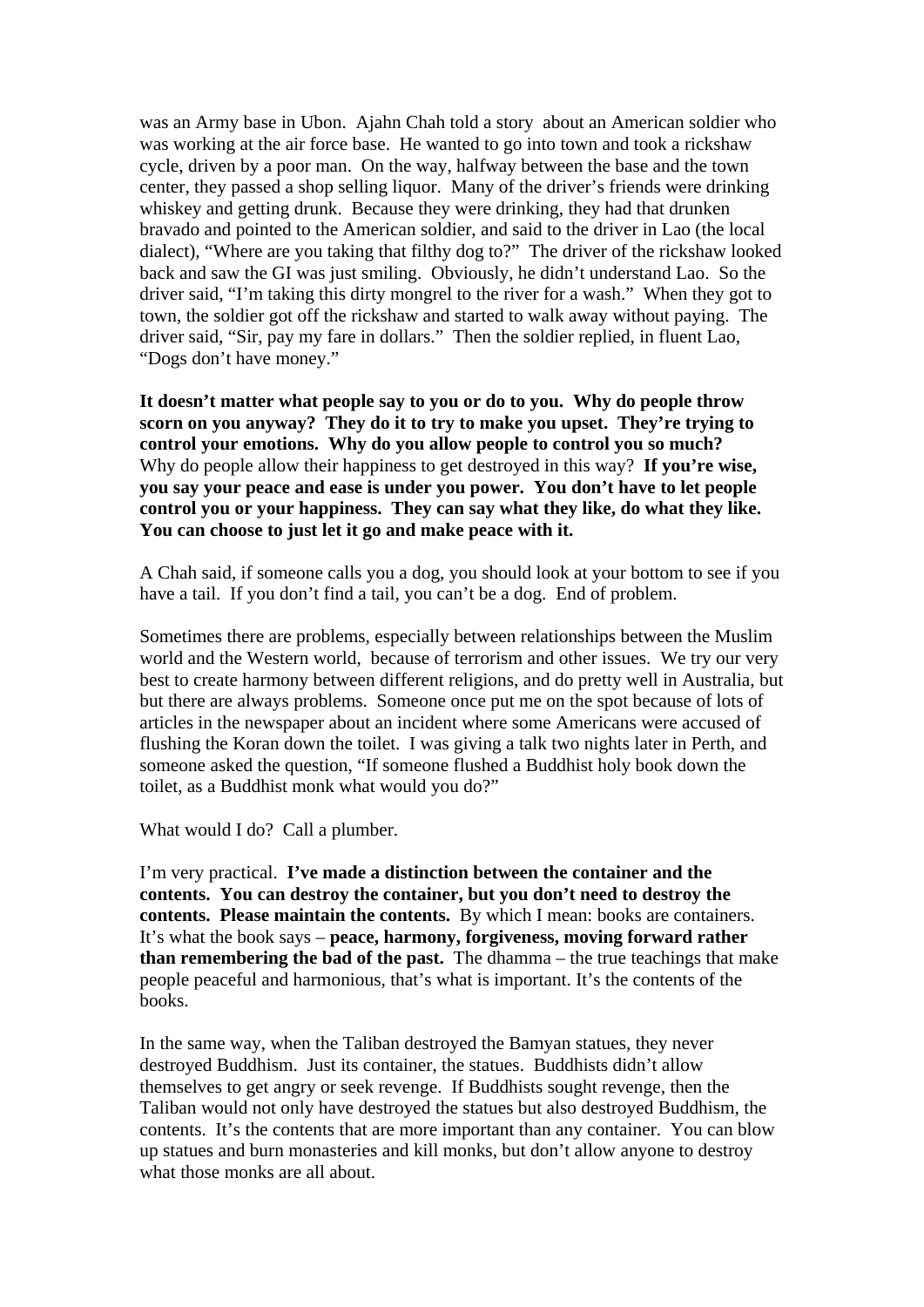If we can do that, we don't mind when people try to upset us by destroying our symbols. Symbols are secondary, it's what they represent – peace, harmony, love between people, and freedom of the heart. That's what's important.

We have the opportunity to make a different response to the ups and downs in life. We can make this difference. *We can*.

In my experiences as a monk, you can see how people are able to make these changes in their lives. An extreme case came up when I went to Malaysia to teach. There was a girl who had had a big trauma in her life, and I was asked to give her some counseling. Buddhist monks are often sought after for counseling. Because we're free! But also because we give good advice. She had a big problem. She had been to many counselors and nothing had worked. She'd been raped violently. For her, it was affecting her whole life. She was in a mess.

As a monk, what I did was not to use psychic powers or anything like that. I simply sat opposite her. **You make your mind very peaceful, and feel the person in front of you. You develop a sensitivity to understand where they are, how they feel. Through silence, you understand her. It's not something you need a whole lot of meditation training to do.** 

I found that the woman had an amazing inner strength. This is the only time I've said to someone in her situation, "What happened to you is wonderful. You are very fortunate." It shocked her. I took a great risk to say that. As a monk, as a man who's never been in her situation. I risked trivializing or misunderstanding what she was going thru. But I needed to say something out of the ordinary to shock her and open her mind to a different way out. When she was silent, I could really talk to her.

I said, "I mean, I think you have it in you, some spiritual qualities, some inner strength to find a way out of this pain and humiliation and guilt." You know, people who have been raped feel they are somehow culpable and feel guilty for getting into that situation. It seems irrational, but they do. I said, "You have the strength to do something. **The reason I said you are fortunate is because I think this is your journey, to learn how to move away and climb out from this big hole.** I can't really help you because I haven't experienced it, so I don't know what it's like. **But I think when you're through this, your great gift will be that you'll be able to hold the hand of another woman who's been through it** and do what I can never do.

**"You can say, 'I know how you feel.' More than that, not only can you hold her hand and empathize, you can tell her you know the path out.** Your own experience can lead her step by step out of despair, out of pain and fear. You can give her life back. Show her her freedom. **That is why it's very fortunate for you. Not now, but when you're through his. You'll be an amazing woman. You can really help others in way few people are privileged to do."** 

What I gave her there was hope. What I gave her there was a vision of life after the pain. What I gave her there was encouragement. It worked. This is actually an extreme case. When a person has been through such a down, such a trauma, it can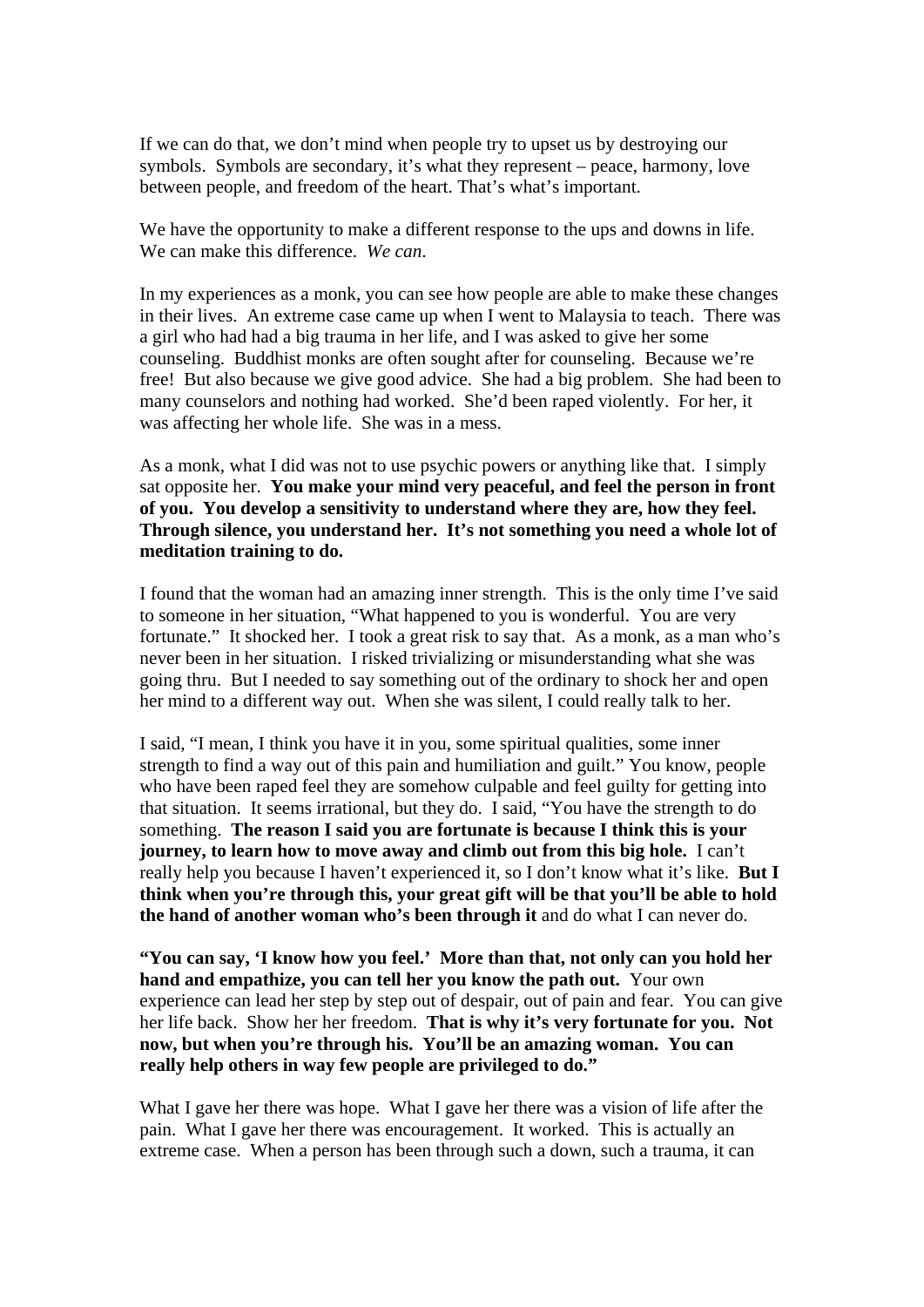scar them, emotionally cripple them for the rest of their life. I said "There is another way. This is your way. When you've found it, share it with others."

That was an understanding of how during the downs in life, you do not need to allow the pain and despair to overwhelm you. There is something useful to gain no matter what has happened to you. **The downs in life are the dog poo of your life. That's where you learn. That's the fertilizer. That's the stuff of growth.** That's the Growing Pains.

### **As for the beautiful ups in life - that's your reward. But the ups also help you to grow happiness. We should** *always* **remember to.**

One of the great downs in life are relationships. Marriage. Partnership. Very often, I see the difficulties my disciples have figuring out how men and women can live together in peace and harmony. How to have a relationship with someone that won't descend into bitterness and divorce. Some people's marriages are very dysfunctional. Sure, they live together, but they aren't happy together. What a strange thing that is. If you have children, you love the children no matter what they do, who they are, or what their character is like. Now, when you choose husband or wife, you spend more time than you do selecting car. You take them out, check them out, have your friends and parents check them out. Sometimes these days you even test-drive them before you commit. Why is it that after you go through all these tests, you can't love your partner the way you love your child? Why can't you love them unconditionally?

If men and women can live in harmony, if we learn how to stop conflict, learn to give and take, in our own house, then people in the country, in the region, in the world may be able to.

How can we learn to do that? **So much of conflict starts with a fault-finding mind.** When you look at a partner during your first date, you think he's the most wonderful person in world. But at the time you divorce, you think he's the most horrible person. Actually, he's pretty much the same person. What has changed is your attitude towards him.

Love is blind at first. And if love is blind, then marriage is an institution for the blind. But after a while, you become blind not to the faults, but the good. You need to open your eyes to see the good. Don't just look at the faults. Actually, they had them from the beginning. Look at their beauty as well.

# Too often in life, **when we don't look at another's beauty, we get angry. If you have an enemy, say a person in the office or next door or a family member, a great way of overcoming the problem is to look for beauty in the enemy. Something you can respect, something you can find endearing.**

I was once at a funeral ceremony of an old man who had died. In Australia, at funerals there is the tradition of giving a eulogy. Close relations stand up and say something about the person's life, encapsulate who they were, and recall the good things. "Eulogy" literally means "good words." This time, the deceased's wife came up to say something about her husband. She told a story which her husband had told her about an experience that had affected his whole life.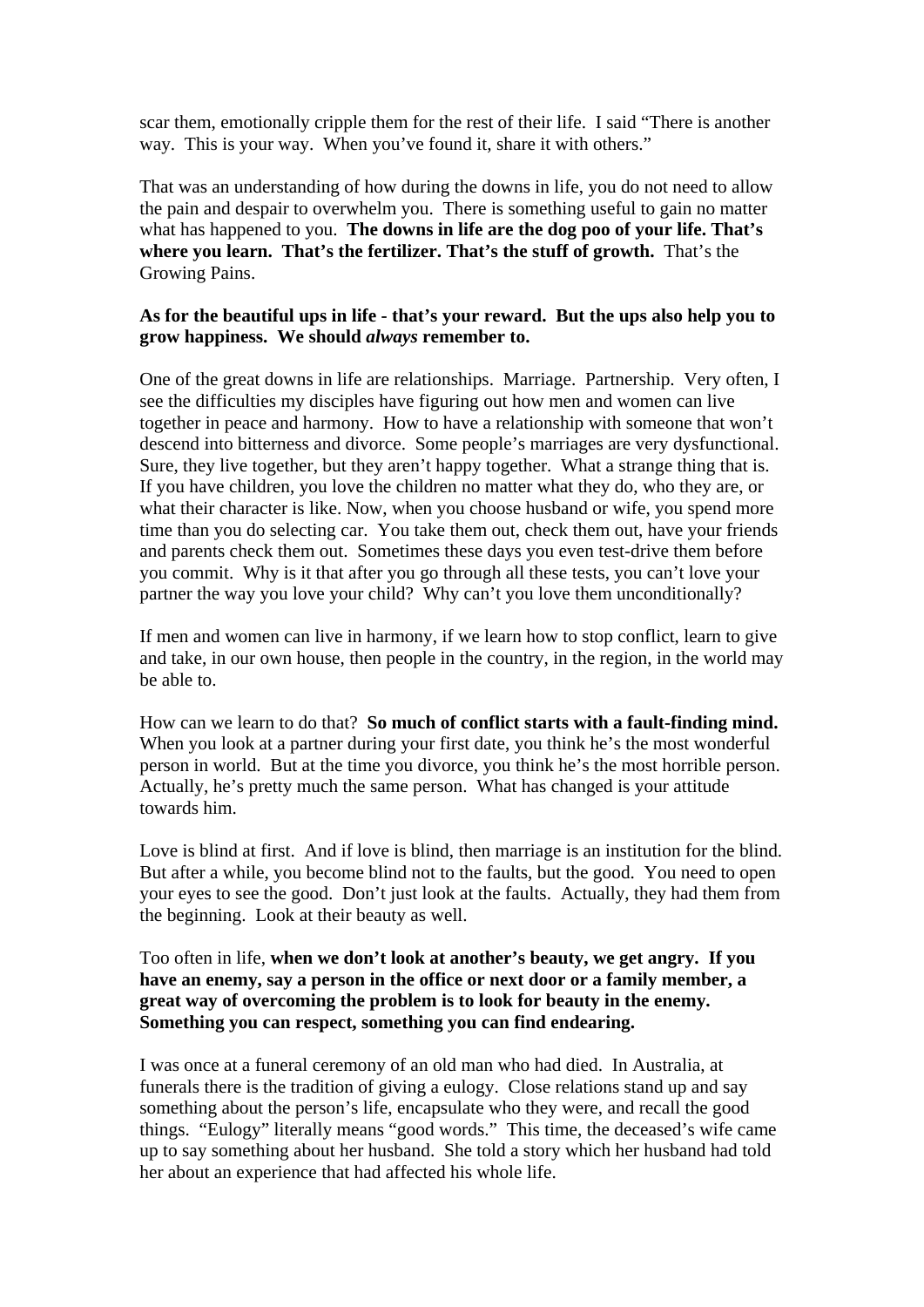One time when he was in grade school, children in the class were having an argument. There was about to be a fight when the schoolteacher told them to all sit down immediately. He said, "Get out a plain piece of paper and draw a vertical line down the middle. At the top write down the name of another boy in the class whom you hate the most. On the left-hand side, write down why you hate him. All the rotten things he does. Unkind words he says. Write it all down." All the kids in class started busily scribbling about their enemy, the one they hate the most. It took only a minute to fill the whole of the left side.

Then the teacher said, "Now, on the right-hand side, write down something you respect about that person. Some kindness you've seen them do." This time, it took them a while to get the first thing down. But soon they thought up the right-hand side. "Now," said the teacher, "carefully fold the piece of paper in the middle and tear it in half. Put the left-hand side in the waste bin. Keep the right-hand side. Then get up and go give it to the person." So every child received a list of what their enemy liked about them. That changed the whole dynamic of that class.

It changed the life of her husband. Because for his whole life, he kept that piece of paper in his wallet. His wife took out that piece of paper, and showed it to the people at the funeral service. She continued, "Whenever he was upset, he would look at this piece of paper – this is what his enemy thought of him. Imagine what his friends would say. So he's not such a bad person. It took him through some hard times in life. **Because his enemy could see beauty in him, he learned to see beauty in himself.**"

At the end of her speech, three or four people stood up – his former classmates – and took out a similar piece of paper. They had also kept them. It meant so much to know your enemy can look at you and see something beautiful.

So the next time you have an argument with your partner, get out a piece of paper. Write down all the mean, spiteful, lazy things they do. Then write down why you fell in love with them in the first place – all the beautiful things. Then go give it to your partner.

Do you understand what we're doing here? Through this exercise we're forcing people to see something beautiful in the enemy. Because I'm a monk, I've been trained in this for long time. It's really incredible. **When you see someone in a bad mood, don't look at the scolding. If you look at their beauty, it's amazing. They change.** 

One disciple in Sydney, Judy, was a businesswoman. She ran a very good importexport business. There was a very lucrative contract with a big firm in London that she really wanted to get. So she flew all the way across the world to London from Sydney. If you're a businessperson, you don't have time to get over jet lag. As soon as she got off the plane, she went to meet the board and CEO of that firm. The board directors met her, and said, "You've wasted your time. The CEO is a very hard man even in best of times. Today he's come in in a terrible mood. He's been shouting at us all morning. There's no way in the world he's going to sign your contract. Go back home and come back next month."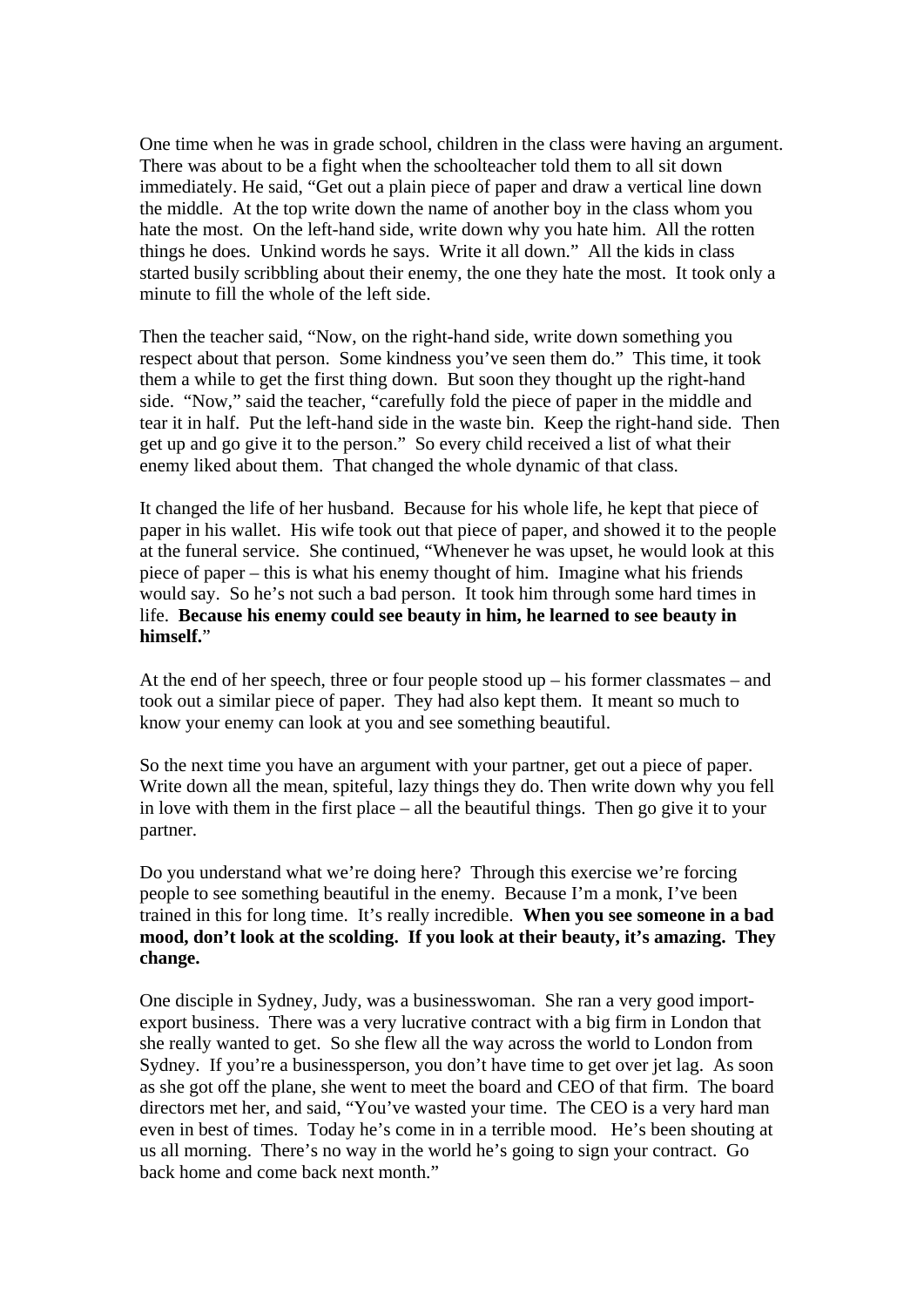But fortunately she knew a bit of Buddhism . So she decided to do a bit of metta (loving-kindness) meditation. She only had five minutes, but did it quietly in the corner of a room. When she heard the CEO was about to come in, she went out and met him. He was indeed in a foul mood. Murderous! Psychopathic! But here is what this disciple did  $-1$ 'm so proud of her. She said she hadn't planned it, it just came out of her mouth, but she told the CEO, "You've got such beautiful blue eyes, just like my daughter Holly." The CEO melted. All the anger drained out of him and he said, "Oh, really?" The contract was signed in half an hour. All the directors said, "Teach us how you did this. What's the secret?"

It was amazing what she did. The CEO was so stressed out, but she saw something beautiful in him. Something so simple. Just blue eyes. **Because she was looking for beauty, she saw it. And when she saw beauty in him, he saw it in himself.**

**So whatever you look for, the other person shows you that.** If you look for faults. They'll show you faults. And more faults. If you look for their beauty and kindness, they will show you that back. And more.

As part of my life as a monk in Australia, I teach in prisons. They're great places to teach dhamma because lots of violent and evil men are in jail. Sometimes you see murderers and rapists. There is one very famous criminal – he's such a nice guy, because I've trained myself to see something beautiful in him. Instead of saying, "Wow! He's raped people! Maybe he could rape me!"

I went to one jail which had installed a security system. Because people like me actually have been raped. Some people in jail have such long sentences that they know they're going to die in there anyway, so there is no field for punishment. One day, the prison doctor gave me a ballpoint pen. Or something that looked like a pen, but was actually a security alarm. He told me that on the ceilings in the jail rooms, there were things that look like smoke detectors, but were actually alarms. "If you get attacked, press the top of the pen and an alarm will go off, and we'll know where you are. Be very careful. Don't let the prisoners know what the pen is."

I then went to teach a meditation class to 30 or 40 people. One of the leaders of the group said, "Ah, you've got one of those pens yourself. Do you think that you can press that button at the top before I got to you and raped you?" I looked at him, and said no. "You're right, I could get to you. But you don't need to worry, because we like you. If someone tried to jump you, I'd jump him first." Because I'd been kind to them, they were good to me. That prisoner was my security system.

So that's the ups and downs in life. Some stories of how we can change our attitude to life. **Life is not what happens to us, but the way we look at it, ourselves, our partner, our messes in life.** Remember that dog poo is fertilizer. Say, "I'm so lucky!" when you step in some. Scrape it off, dig it in, and grow from it. But remember you learn more from your successes. Whatever worked, repeat it. Never underestimate what you can learn from your successes.

#### **Questions and Answers**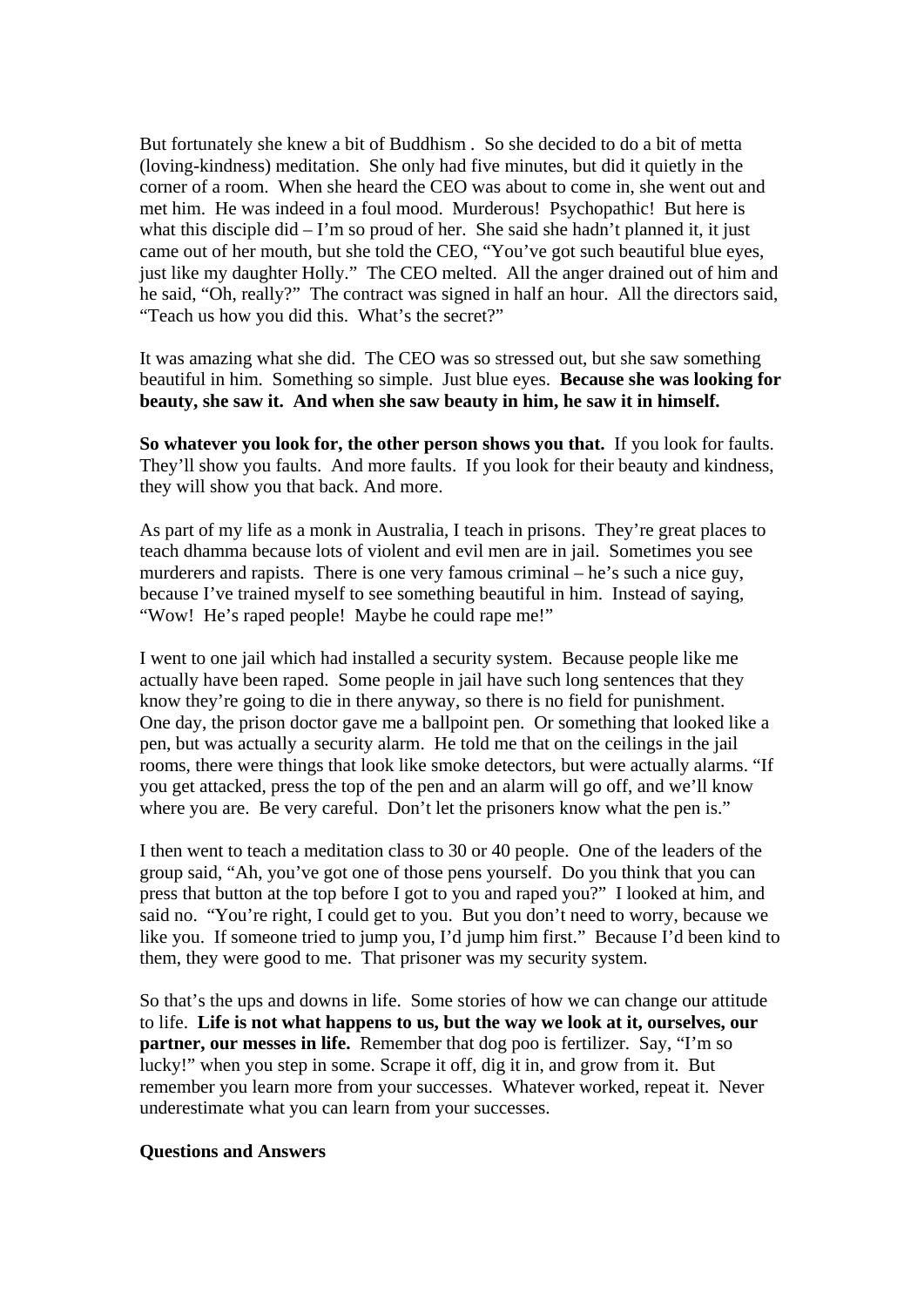### *Q: My friend has cancer. What should she do?*

A: Cancer is on the rise in the modern world because of stress. **A busy person is not someone who has too many things to do, but too many things to do at one time. We need to learn efficiency.** 

**Cancer is a word, not a sentence.** It's a learning experience. I've talked to lots of cancer patients. So many people who've had cancer come to me after. They say what a wonderful experience it was. That they wouldn't have missed it for the world. **Cancer is a kick up the backside to teach the meaning of life**. It's not to get on in society and get rich. If you have cancer, money doesn't matter. Every person with cancer wants family around. They look for the spiritual, deeper meaning in life. It's a shame you need cancer to teach you that. But for those who have cancer, during their dying process or recovery process, it changes the way they look at life. It's not the cancer that is the problem, it is the way we regard that condition, it is our attitude towards it.

In Penang, one of my disciples is a specialist in cancer about to retire. She told me. "I've been treating cancer patients in Malaysia for most of my life. I don't need to look at pathology reports anymore. They're not good indicators of survival rate. I can tell straight away if a patient is going to pull through simply by their attitude."

It's the attitude you have towards something, the way you relate to it. That's what you can do a lot about. So please make peace with it.

# *Q: How can one strike a balance between nonattachment and commitment in a relationship?*

In relationships, there are two types of people. Some ppl think there are two types of Buddhism – Hinayana (Theravada) and Mahayana. In Hinayana – well, not really but this is the stereotype – you are just concerned with your own self, your own liberation. In Mahayana – you forget about yourself and care about other people. In a marriage, there's usually one Hinayana and one Mahayana. Usually it's the man that is Hinayana. The Hinayana is concerned with himself, the Mahayana is concerned with the other person. Which one is right or wrong?

Neither is right. From now on, **you shouldn't think of yourself, and you shouldn't think of the other person.** If you think only of the other person, you're forgotten and get burnt out. After a while, you don't count. When you give, give, give, you get nothing back. It's a terrible relationship. It won't last. If you take, take, take, it won't last either.

**It lasts when you don't think of yourself or the other person, but think of what's between you. Think of** *us***, not you or the other one. Problems in relationships are never what's in him or her, but in the way they relate together. It's what's**  *in between* **that counts. That's the key to solving relationship problems.** 

*Q: Can you tell us about your experiences with Ajahn Chah ?*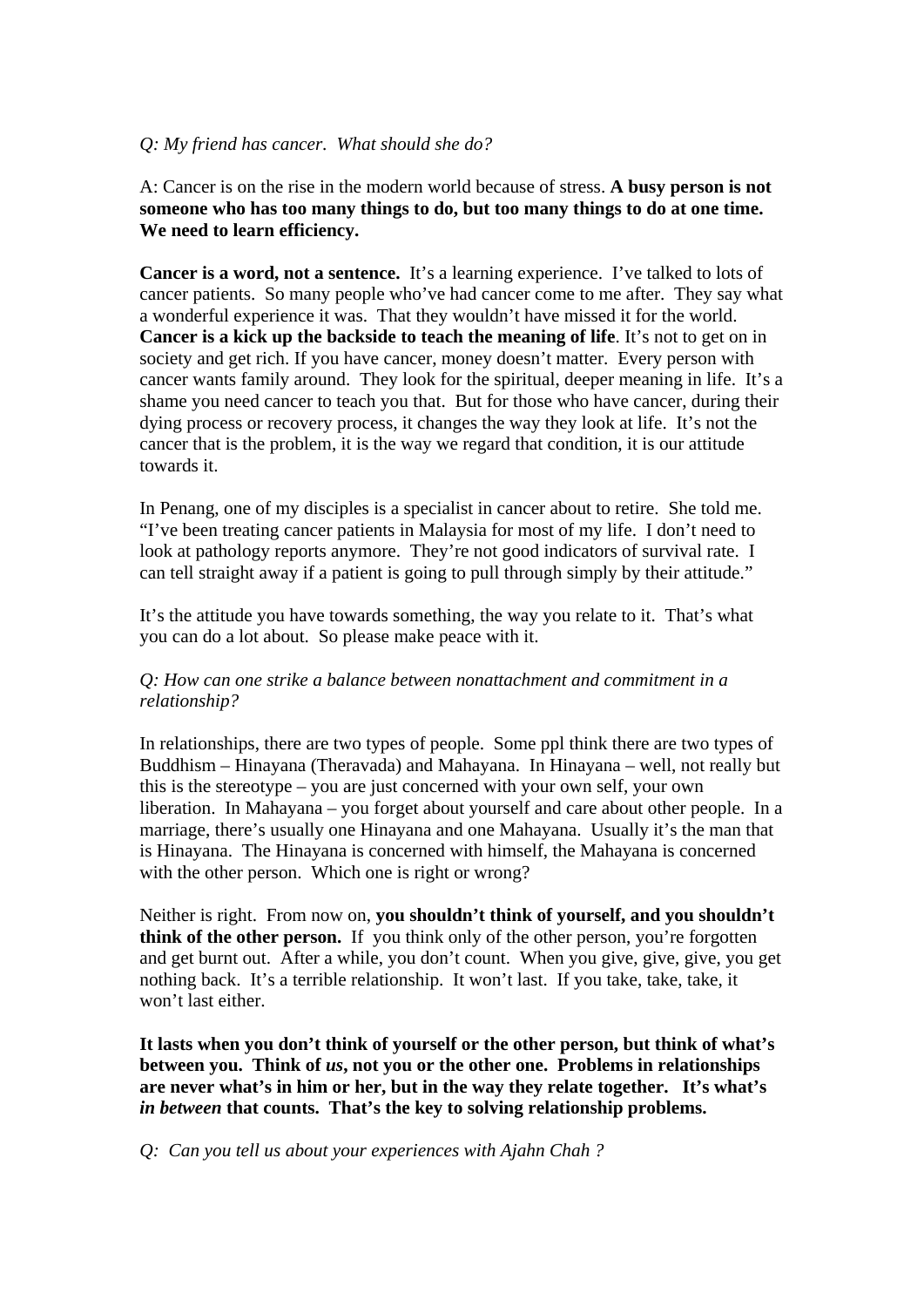A: He was a very down-to-earth monk. He used examples of modern life. He was also very funny and very gross. An example is one of the stories in the book – one of the funniest. I was in the back of a car going from the temple to the railway station with two other monks, one who was a new novice. Ajahn Chah turned around and looked at the new monk and said, "You're thinking about your girlfriend in the US." This poor novice's jaw dropped. The teacher had read his mind accurately. But Ajahn Chah said, "That's all right, we can help you. Instead of worrying about your girlfriend next time you write her, ask her to send something personal of hers. So that when you miss her you can take it out and look at it." The monk was surprised, and asked if as a monk he could really do that. Now, Ajahn Chah was acting in this way where you could tell he was up to something. He replied, "Ask your girlfriend to send you a bottle of her shit. Whenever you miss her you can take out the bottle and say, 'Ahhhhhh, that's my loved one." It was very funny, but also contained some truth. When you say "Darling, I love everything about you," of course you don't.

Another story he told was about a man who was going to marry a beautiful girl, the best girl in the country. But, unfortunately she couldn't cook. So he looked for another girl. He found one who was even more beautiful, and her cooking was delicious. But she was stupid, and couldn't hold a conversation. She wasn't perfect enough. Then he found another girl, who was beautiful, good at cooking, and so smart. But did he marry her? No. Because she was looking for the perfect man.

*Q: Regarding your teaching about seeing beauty in the enemy, what if the enemy is always exploiting you?* 

A: You don't need to be a door mat. There is a story in my book about how to be kind but still stand your ground. It's the story of the bad snake.

A long time ago, there was this *bad* snake. He would bite people for fun. When people saw the snake, they would always jump out of the way.

Now, just as it's only when people get old that they start to get interested in religion, when this snake got old, he started to wonder, "What happens when we die? Is there a hell for bad snakes?" He began to get worried.

He'd always heard that not far away, there was a holy snake, a great meditator, who gave great talks. But he'd always poured scorn on religion his whole life. So now he was a bit embarrassed to start getting interested in religion. So he put on a disguise and went to hear the holy snake talk. The more he listened, the more the holy snake made sense. He got interested and inspired. He was converted!

"Wow, how did I miss this all my life?" he thought. So he went up, took off his disguise, and in front of everyone, asked the holy snake for the five precepts (rules of moral behavior: not to kill, steal, engage in sexual misconduct, use wrong speech, or take intoxicants). Then he gave a donation -- in coins, so people could hear them rattle into the box. Now he was a *good* snake.

Trouble is, snakes can't speak. So even though he'd changed, he couldn't tell people he was changed. Even though he had an Amnesty International button on his chest. People still thought he was a bad snake, and still kept their distance from him. Then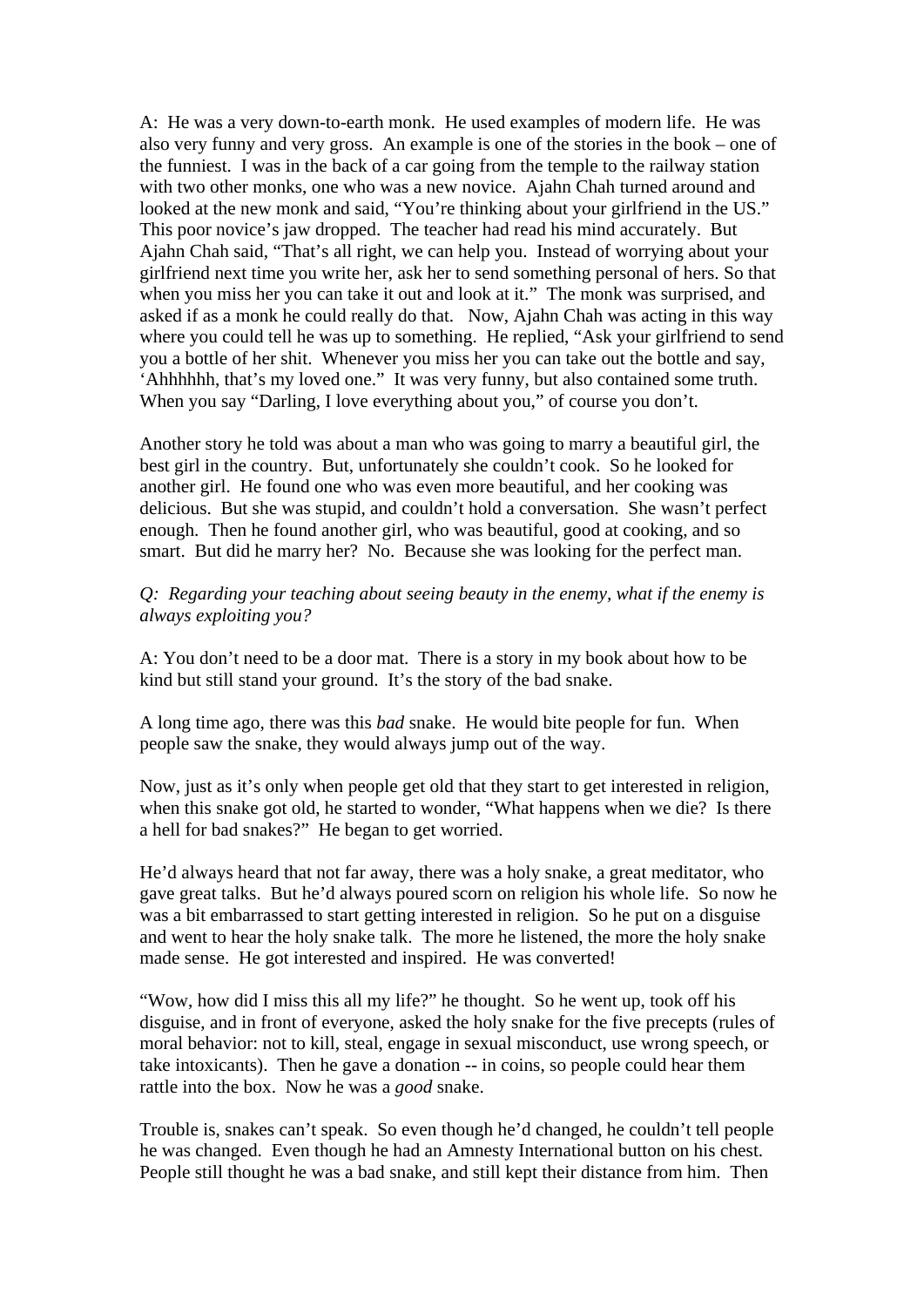one day, a young man was busy talking on his mobile phone and almost stepped on the snake. Only at the last minute did he realize he was in danger. But he saw the snake was smiling. He and others realized that the snake was now benign, and didn't worry about him anymore.

Once ordinary people found out, their children also found out he was all right. Then, naughty children decided to tease that snake. "You're not a real snake! Real snakes have fangs! Show us your fangs, you oversized worm!" they taunted. The snake thought indignantly, "I'm not a worm! I'm a real snake!" But he couldn't say it, and because he couldn't react, the boys started to throw stones at him and abuse him. It hurt.

The poor snake couldn't kill them, as he'd taken the precepts, so he could not defend himself. Which only made the boys bolder. "If only I could bite them! But the five precepts…Oh, religion impractical after all!" rued the snake. "It may be ok in a monastery, but in the real world, you've got to defend yourself." So he had to take the beating but lost faith in religion.

He went back to see that fake of a holy snake to get released from the five precepts. As he' crawled up the hill, the holy snake saw his bloody and bruised body. "It's your fault!" the holy snake said. "You idiot snake! It's true I told you not to bite, but did I ever tell you not to hiss?"

That's enough to scare them away. **So in the office, or wherever you face abuse, all you have to do is hiss.** 

# *Q: I have a foreign friend who said, "Thai people donate too much to monks. All monks do is be fat and lazy. How would you respond?*

A: I'd listen to him. Yes, it's true some monks are fat and lazy. So don't support the fat and lazy monk. There are other monks who work their butt off. Working hard for others, doing good things. So support those who are worthy of support. Be discriminating. Be careful, because sometimes it's not just the monks who give talks that are good. There are great monks who work in other ways as well.

I used to not understand why people are more eager to give money to monasteries rather than hospitals. What changed my mind to recognise the worth of building temples and retreat centres was this experience.

It was the second time I was on a pilgrimage to India. Part of my group went on a boat down the Ganges. On the way back, we had to walk through a very poor part of Benares. Beggars came out. They were real lepers. They lived on the street with open wounds, bandages oozing pus. They were the poorest of the poor. They never knew what a monk was. One came to me, and said, "Rupee. Give me some rupee." rupee." Being a stupid monk, I said, "I don't have any money, I'm a monk," not realising he couldn't speak English. So all I could do was to give him a hug.

He then gave me a beautiful smile. I haven't seen a smile like that from anyone here tonight yet. It was a beautiful, warm smile. Made me think again about what real poverty is. What wealth is.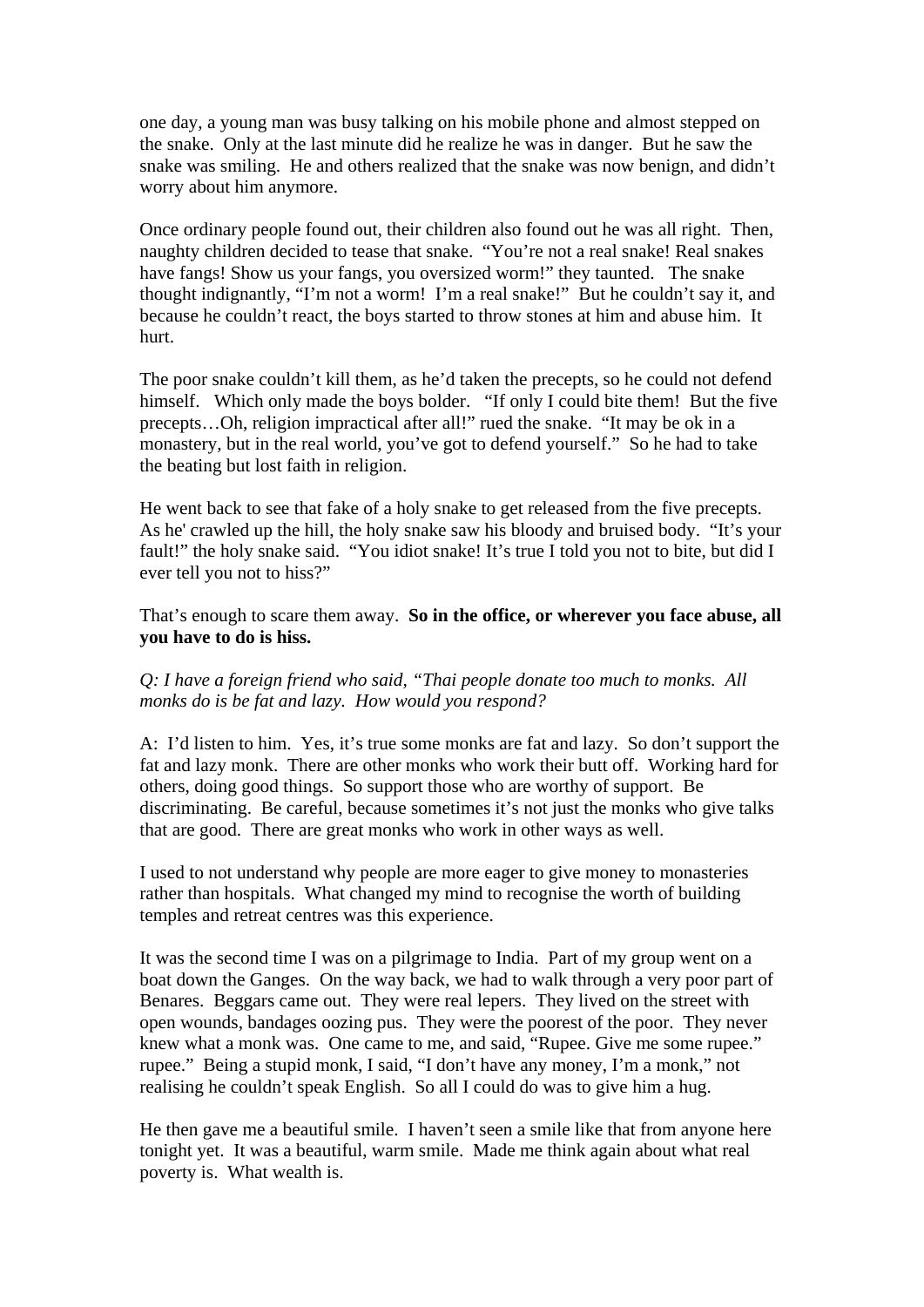The suicide rate in a rich city like Perth is far higher than the suicide rate in Benares. Even though so many people are poor, they don't want to kill themselves. It's in the rich cities that suicide rates are horrendous.

**The biggest pain is invisible pain. The pain in the heart. The depression or frustration, what other people can't see.** You can see a leper, you can see a wound. You can see person with cancer. You can see their tumors. You can't see a person who's about to commit suicide. They look normal, there's nothing obvious in their features. But the pain is so great, they want to kill themselves. The biggest pain of all is the pain in the heart.

**Good monks in good monasteries and retreat centres are doctors of the heart.** People walk into a temple or monastery, and they look ordinary. They go out, and people don't necessarily see the change. But the change has been made.

I'm very fortunate. Lots of people have come and told me "You've saved my life."

While building the monastery in Perth, we wanted to use bamboo flooring. The person in the store I went to was a lady from Hong Kong. She had lost lots of money, and had gone to a mental institution for a few weeks because she was depressed. When she came to the temple, I gave her some teachings. She said, "You saved my life!" So we got very cheap bamboo flooring.

This is what good monks do.

**You may know many people who have benefited in a way that they cannot from medicine. Monasteries can do more than hospitals. So it is good to support monks who really make a difference.** 

Q: Are men and women equal in every aspect, including being monks and getting to nibbana?.

A: Absolutely not. **They're different. But no one is better than the other. So you don't have to be equal or have one be better, simply different.** 

A good example is meditation. Women get into deeper meditation more easily than men, because mediation requires facility with emotions. Because states of bliss are emotional. But it's balanced because men have an easier time figuring out what those states mean.

So they're different. No one is better than the other.

That's important to know. Sometimes you will see philosophers like Rousseau say that all people are born equal. This is patently wrong. **Everyone is different. It's what we make with what we've got, how we use our different tendencies, facilities, and skills, that makes us successful.** 

Anyone, man or woman, can become enlightened.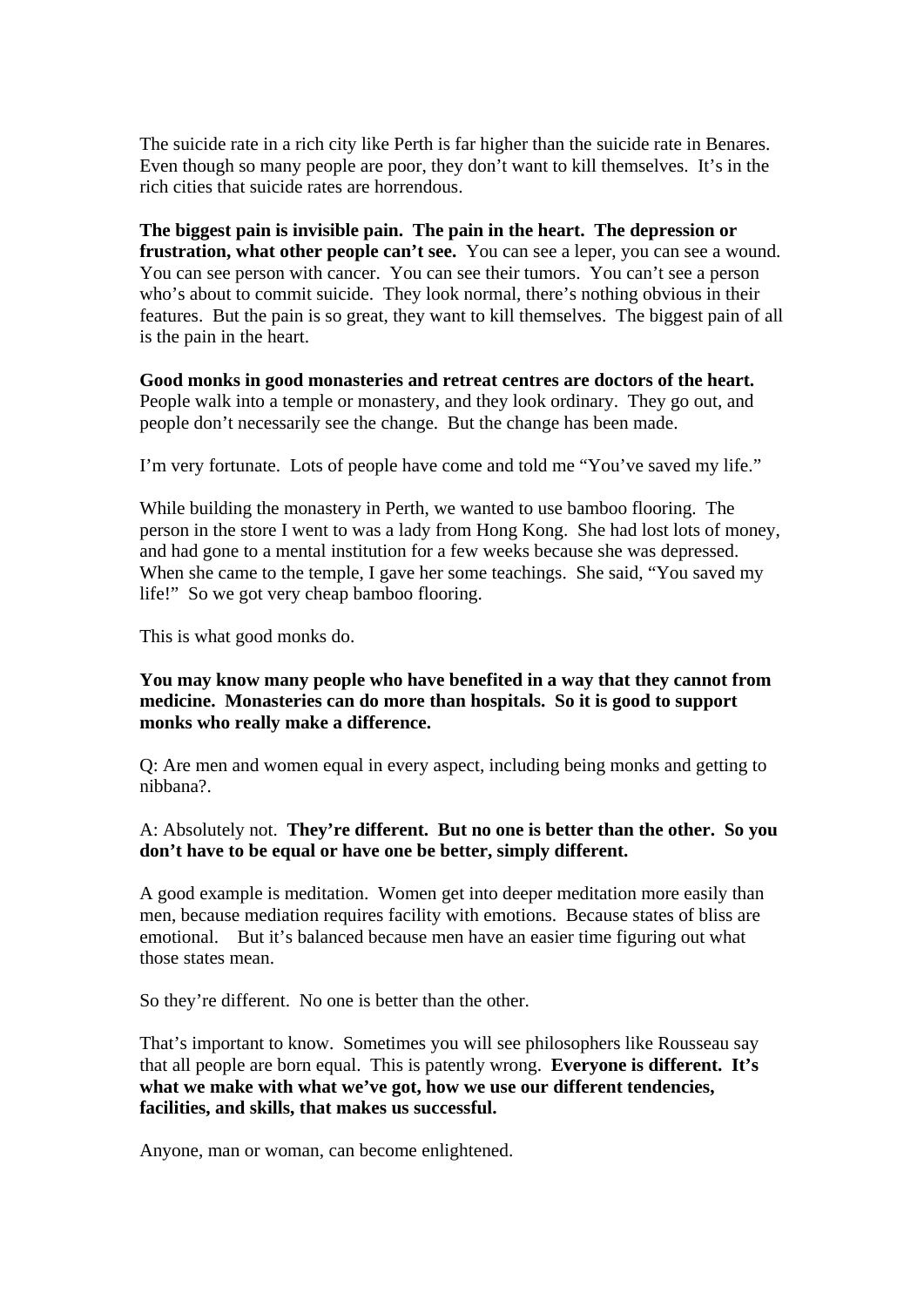Q: Could we be spoiled by the satisfaction of learning from what we've done right?

# A: Good question. **If you keep on thinking of things that have gone right, you get a big heart. Not a big head.** Try it and see.

You'll see what's successful and repeat it.

One year, I taught high school. I learned about educational psychology – about positive and negative reinforcement. Negative reinforcement is when you tell a kid what they did wrong and punish them. **The other way has been proven more effective time and time again. When they make a mistake, it's completely ignored. When they do it right, they are praised and encouraged.** 

In the USA, there's a man who's making a fortune by training pets on where to go to toilet. When you have a new dog or cat, you have to potty train it. All this man did was to take the new puppy outside by the park or a tree and wait until the puppy did his business. As soon as he did it, this man would do cartwheels and sing a happy song. Even the little dog realised his actions were making this man happy. So, guaranteed, after 3 days, the dog was trained. Just positive reinforcement is all it took!

The only thing was, sometimes when the man jumped up and down for joy when watching a football match – the dog pooped.

Q: How can one balance one's mind and one's life?

A: (Holding up a glass of water.) How heavy is this glass of water? The longer I keep holding it, the heavier it feels. If I keep holding it for five minutes, I have pain. Ten minutes later, extreme pain. If I keep holding it after half an hour, I'm a very stupid monk. So put it down. You don't have to put it down for too long or throw it away. After a few minutes, pick it up again. You'll find it feels lighter. It's exactly the same weight, but because you've rested, it's easier to bear.

**Balance in life is working hard, but when it gets too heavy, putting it down for a few minutes and resting. When you pick up your duties or business later, you'll**  find it's easier to handle. That's simple efficiency. If you keep holding the burden too long, worrying and thinking too long, life becomes so heavy. You get burnt out. You don't need to lessen your responsibilities, you just need to learn how to put things down from time to time. Take a few minutes of rest, then you can work more effectively afterwards.

When you get blurry eyes, turn off the computer. Take a break, go back, and all your problems are easy.

Q: Please explain title of your book, "Opening the Door of Your Heart."

A: Actually, there are different titles for the translated versions of the book.

The German edition is called "The Cow That Cried." That's the title of one of the stories in the book.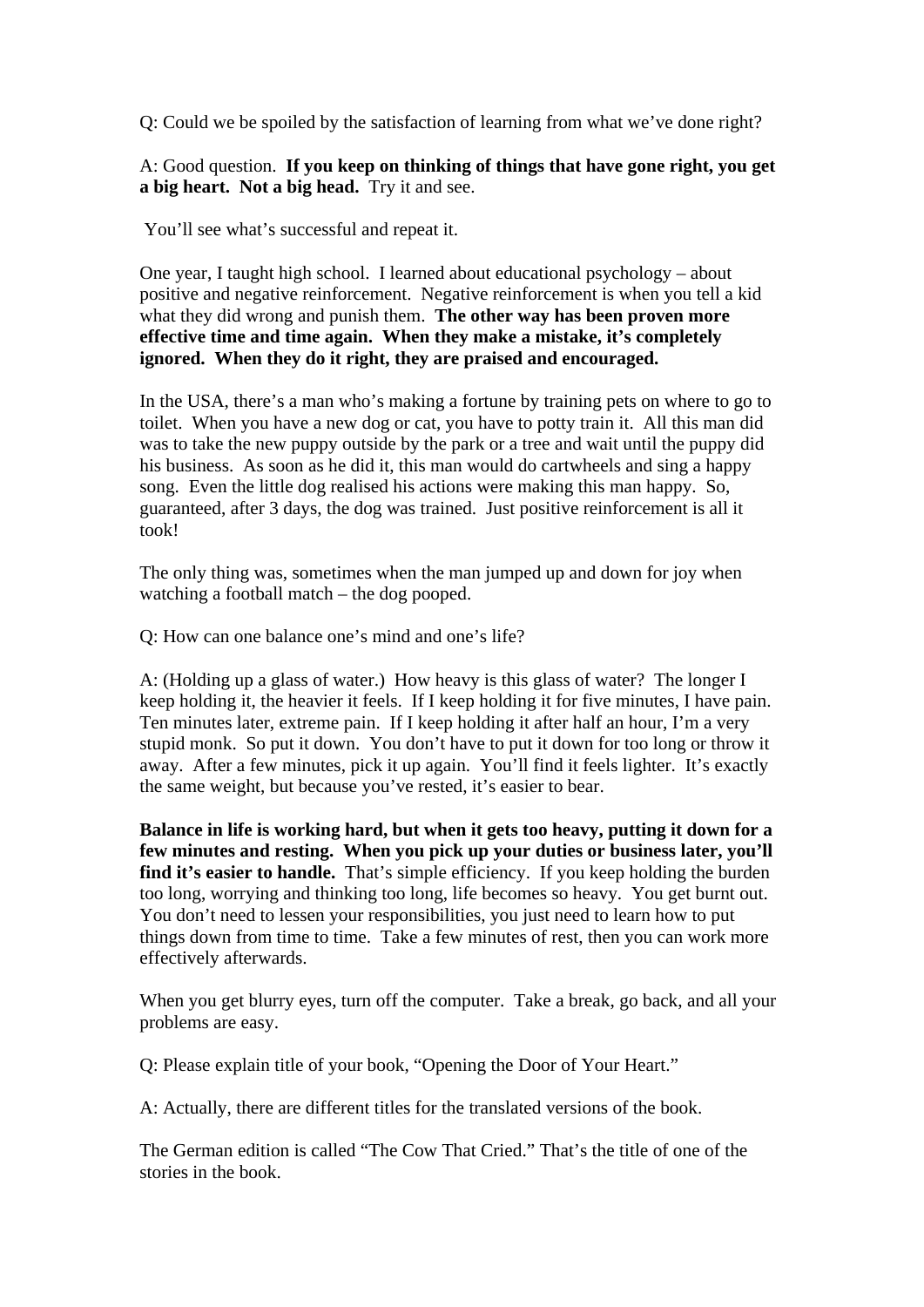The American edition is called "Who Ordered This Truckload of Dung?"

And the Thai edition is called "Let's Have Fun!" Which is a lovely title for a dhamma book.

"Opening the Door of Your Heart" comes from one of the key stories in the book. When I was young, we lived in a flat owned by the government. We were so poor we never worried about locking the door. In fact, we would hope that a burglar would come in and take pity on us and leave us something! When I was around thirteen, my father took me aside one day and said, "Son, whatever you do in your life, wherever you go, the door of my house will always be open to you."

I still remember it to this day, 40 years later. It was my father's way of expressing love for his son. When I was a monk, I kept thinking about it. I realised he did not mean the door of his flat, but the door of his heart. It opened up many avenues for experiencing the beauty of life for me. No matter what I ever do, or where I ever go, he was giving me unconditional love. I was his son and that was enough.

**It's such a beautiful thing to experience from a father, a mother, a friend. I would never do anything to harm him. When you are privileged to receive that from someone, you would never abuse it.** He gave me full freedom to do whatever I liked, but he'd always love me. I have to work harder to live up to such trust.

I managed to get a few people in Australia to say that to their partner. It has changed their whole relationship. "Husband, no matter what you do, even if you go sleep with someone else, it doesn't matter. The door of my heart will always be open to you. I will always love you." There's no way that husband will ever sleep with someone else. It has to come from the heart, be absolutely true.

**One day, you have to say that to yourself. "Me. The one I've known for so long. The door of my heart is open to me.** No matter what I've ever done, or what I failed at. No matter what mistakes I've made in my life. Come in." You find that you've kept part of yourself outside - what you're not proud of, what you don't like, what mistakes you've made. That's the cause of your suffering and pain. **That's why you can't enjoy life. You think you don't deserve to.** But when you say it to yourself and mean it, then you're free and become a better person. **You can enjoy yourself because you love yourself unconditionally.** 

Q: Dear A Brahm, today is one of the best days of my life, being able to listen to your talk. And your book is the best book I've ever read. Your book has changed my views of life for the better. When are you going to write another book?

A: Whenever I was praised, sometimes I thought, I don't deserve praise. I'd make a joke about it and not accept it.

Have you ever noticed that? Very rarely do we respond to praise, "Yes, you are quite right to say it!"